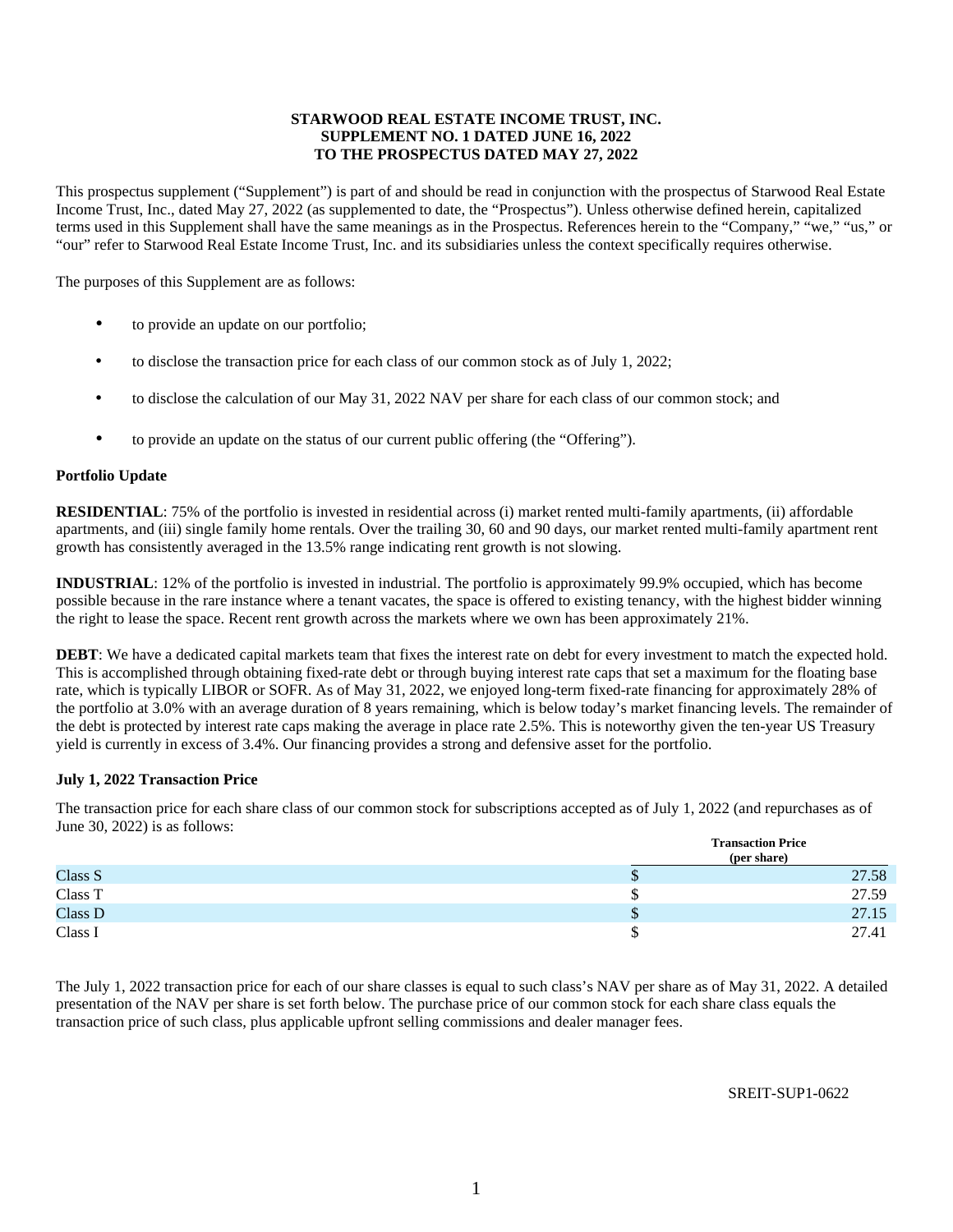# **May 31, 2022 NAV Per Share**

 $\overline{a}$ 

NAV per share is calculated in accordance with the valuation guidelines that have been approved by our board of directors. Our NAV per share, which is updated as of the last calendar day of each month, is posted on our website at *www.starwoodNAV.reit.* Please refer to "Net Asset Value Calculation and Valuation Guidelines" in the Prospectus for information on how our NAV is determined. The Advisor is ultimately responsible for determining our NAV. All of our property investments are appraised annually by third party appraisal firms in accordance with our valuation guidelines and such appraisals are reviewed by our independent valuation advisor. We have included a breakdown of the components of total NAV and NAV per share as of May 31, 2022 along with the immediately preceding month.

Our total NAV presented in the following tables includes the NAV of our Class S, Class T, Class D, and Class I common shares, as well as partnership interests of the Operating Partnership held by parties other than the Company. The following table provides a breakdown of the major components of our NAV as of May 31, 2022 (\$ and shares/units in thousands):

| <b>Components of NAV</b>                              | May 31, 2022 |              |  |  |  |  |
|-------------------------------------------------------|--------------|--------------|--|--|--|--|
| Investments in real estate                            | \$           | 24,026,827   |  |  |  |  |
| Investments in real estate debt                       |              | 996,292      |  |  |  |  |
| Cash and cash equivalents                             |              | 1,224,873    |  |  |  |  |
| Restricted cash                                       |              | 553,503      |  |  |  |  |
| Other assets                                          |              | 916,529      |  |  |  |  |
| Debt obligations                                      |              | (13,294,794) |  |  |  |  |
| Secured financings on investments in real estate debt |              | (126,030)    |  |  |  |  |
| Subscriptions received in advance                     |              | (362,000)    |  |  |  |  |
| Other liabilities                                     |              | (299,075)    |  |  |  |  |
| Performance participation accrual                     |              | (128,511)    |  |  |  |  |
| Management fee payable                                |              | (14, 128)    |  |  |  |  |
| Accrued stockholder servicing fees <sup>(1)</sup>     |              | (4, 431)     |  |  |  |  |
| Minority interest                                     |              | (118, 665)   |  |  |  |  |
| Net asset value                                       | \$           | 13,370,390   |  |  |  |  |
| Number of outstanding shares/units                    |              | 486,691      |  |  |  |  |
|                                                       |              |              |  |  |  |  |

(1) Stockholder servicing fees only apply to Class S, Class T and Class D shares. For purposes of NAV we recognize the stockholder servicing fee as a reduction of NAV on a monthly basis. Under accounting principles generally accepted in the United States of America ("GAAP"), we accrue the full cost of the stockholder servicing fee as an offering cost at the time we sell Class S, Class T and Class D shares. As of May 31, 2022, we have accrued under GAAP \$405.6 million of stockholder servicing fees payable to the Dealer Manager related to the Class S, Class T and Class D shares sold.

The following table provides a breakdown of our total NAV and NAV per share, by share class, as of May 31, 2022 (\$ and shares/units in thousands, except per share/unit data):

|                                       |                          |                          |                          |                                 | <b>Third-party</b><br><b>Operating</b> |            |
|---------------------------------------|--------------------------|--------------------------|--------------------------|---------------------------------|----------------------------------------|------------|
| <b>NAV Per Share</b>                  | Class S<br><b>Shares</b> | Class T<br><b>Shares</b> | Class D<br><b>Shares</b> | <b>Class I</b><br><b>Shares</b> | Partnership<br>Units $(1)$             | Total      |
| Net asset value                       | \$ 5,766,607             | 153.164                  | 802,900                  | \$6,203,198                     | 444.521                                | 13.370.390 |
| Number of outstanding shares/units    | 209.058                  | 5.552                    | 29.568                   | 226,297                         | 16.216                                 | 486.691    |
| NAV Per Share/Unit as of May 31, 2022 | 27.58                    | 27.59                    | 27.15                    | 27.41                           | 27.41                                  |            |

(1) Includes the partnership interests of the Operating Partnership held by the Special Limited Partner and other third parties.

Set forth below are the weighted averages of the key assumptions in the discounted cash flow methodology used in the May 31, 2022 valuations, based on property types. Once we own more than one self-storage investment we will include the key assumptions for the property type. **Exit** 

|                      | <b>Discount</b> | Exit<br>Capitalization |
|----------------------|-----------------|------------------------|
| <b>Property Type</b> | Rate            | Rate                   |
| Multifamily          | 5.9%            | 4.7%                   |
| Single-Family Rental | 5.5%            | 5.0%                   |
| Industrial           | 5.8%            | 4.7%                   |
| Office               | 7.2%            | 5.8%                   |
| Other                | 7.6%            | 6.3%                   |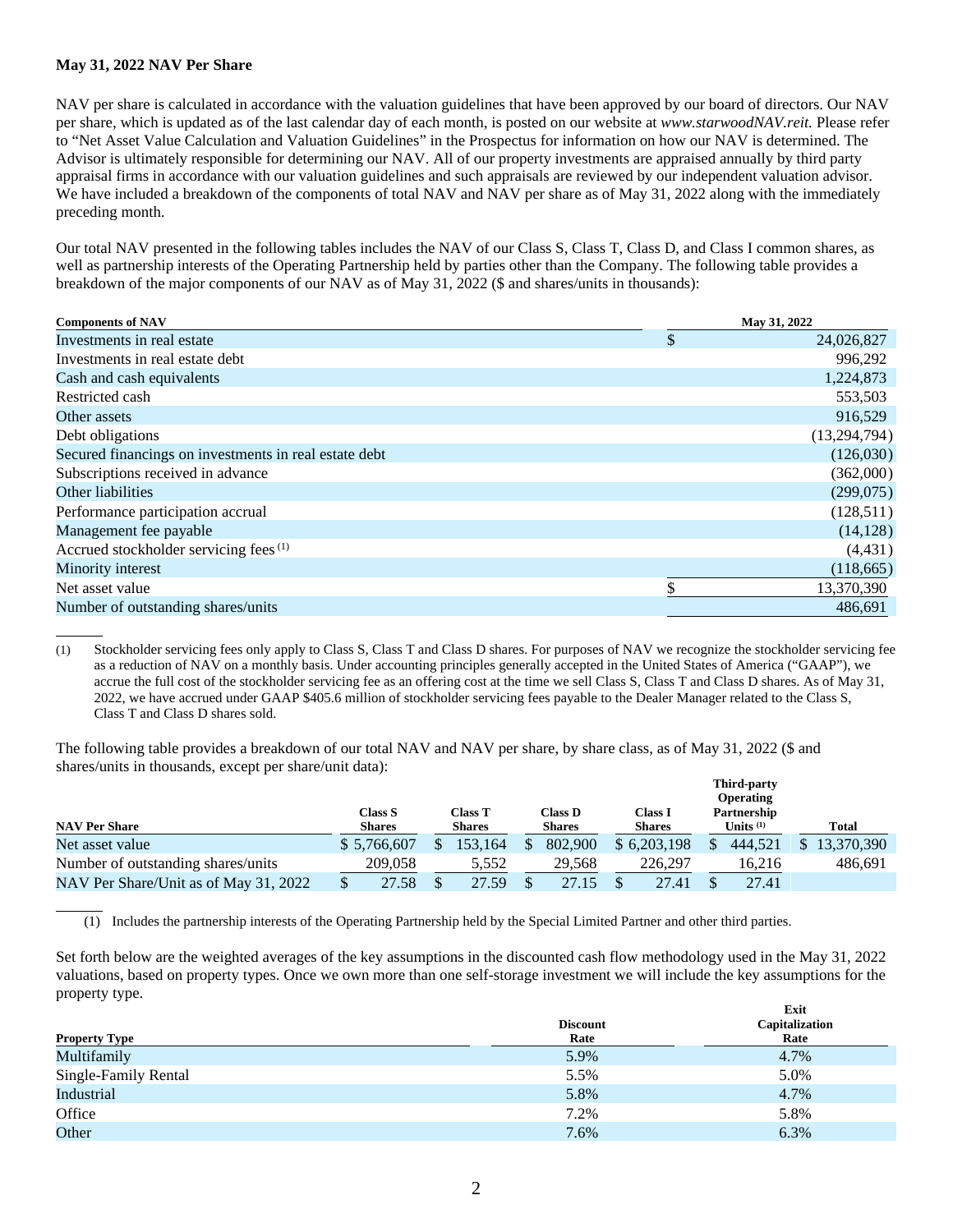These assumptions are determined by the Advisor (except for investments valued by a third party appraisal firm), and reviewed by our independent valuation advisor. A change in these assumptions would impact the calculation of the value of our property investments. For example, assuming all other factors remain unchanged, the changes listed below would result in the following effects on our investment values:

|                                 | <b>Hypothetical</b> | <b>Multifamily</b><br><b>Investment</b> | <b>Single-Family</b><br>Rental<br>Investment | <b>Industrial</b><br>Investment | <b>Office</b><br><b>Investment</b> | <b>Other</b><br><b>Investment</b> |
|---------------------------------|---------------------|-----------------------------------------|----------------------------------------------|---------------------------------|------------------------------------|-----------------------------------|
| Input                           | <b>Change</b>       | Values                                  | <b>Values</b>                                | Values                          | <b>Values</b>                      | <b>Values</b>                     |
| Discount Rate                   | $0.25\%$ decrease   | $+2.0\%$                                | $+2.0\%$                                     | $+2.0\%$                        | $+1.9\%$                           | $+1.9\%$                          |
| (weighted average)              | $0.25\%$ increase   | (1.9)%                                  | (1.9)%                                       | $(2.0)\%$                       | (1.9)%                             | (1.8)%                            |
| <b>Exit Capitalization Rate</b> | $0.25\%$ decrease   | $+3.7%$                                 | $+3.0\%$                                     | $+3.9\%$                        | $+3.0\%$                           | $+2.6%$                           |
| (weighted average)              | $0.25\%$ increase   | (3.4)%                                  | (2.7)%                                       | $(3.5)\%$                       | (2.8)%                             | (2.4)%                            |

The following table provides a breakdown of the major components of our NAV as of April 30, 2022 (\$ and shares/units in thousands):

| <b>Components of NAV</b>                              | <b>April 30, 2022</b> |
|-------------------------------------------------------|-----------------------|
| Investments in real estate                            | \$<br>21,438,425      |
| Investments in real estate debt                       | 1,004,882             |
| Cash and cash equivalents                             | 1,671,281             |
| Restricted cash                                       | 585,084               |
| Other assets                                          | 1,065,669             |
| Debt obligations                                      | (11, 958, 127)        |
| Secured financings on investments in real estate debt | (125, 550)            |
| Subscriptions received in advance                     | (419, 696)            |
| Other liabilities                                     | (273, 170)            |
| Performance participation accrual                     | (115, 105)            |
| Management fee payable                                | (13, 457)             |
| Accrued stockholder servicing fees <sup>(1)</sup>     | (4,079)               |
| Minority interest                                     | (113,746)             |
| Net asset value                                       | 12,742,411            |
| Number of outstanding shares/units                    | 465.138               |

(1) Stockholder servicing fees only apply to Class S, Class T and Class D shares. For purposes of NAV we recognize the stockholder servicing fee as a reduction of NAV on a monthly basis. Under accounting principles generally accepted in the United States of America ("GAAP"), we accrue the full cost of the stockholder servicing fee as an offering cost at the time we sell Class S, Class T and Class D shares. As of April 30, 2022, we have accrued under GAAP \$390.0 million of stockholder servicing fees payable to the Dealer Manager related to the Class S, Class T and Class D shares sold.

The following table provides a breakdown of our total NAV and NAV per share, by share class, as of April 30, 2022 (\$ and shares/units in thousands, except per share/unit data): **Third-party** 

|                                         |                                 |                          |                                 |                                 | Third-party<br><b>Operating</b> |              |
|-----------------------------------------|---------------------------------|--------------------------|---------------------------------|---------------------------------|---------------------------------|--------------|
| <b>NAV Per Share</b>                    | <b>Class S</b><br><b>Shares</b> | Class T<br><b>Shares</b> | Class <b>D</b><br><b>Shares</b> | <b>Class I</b><br><b>Shares</b> | Partnership<br>Units $(1)$      | <b>Total</b> |
| Net asset value                         | \$5,520,160                     | 151.097                  | 776.728                         | \$5,873,249                     | 421,177                         | \$12,742,411 |
| Number of outstanding shares/units      | 200,697                         | 5.494                    | 28.687                          | 214.853                         | 15.407                          | 465.138      |
| NAV Per Share/Unit as of April 30, 2022 | 27.50                           | 27.50                    | 27.08                           | 27.34                           | 27.34                           |              |

 $\overline{a}$ (1) Includes the partnership interests of the Operating Partnership held by the Special Limited Partner and other third parties.